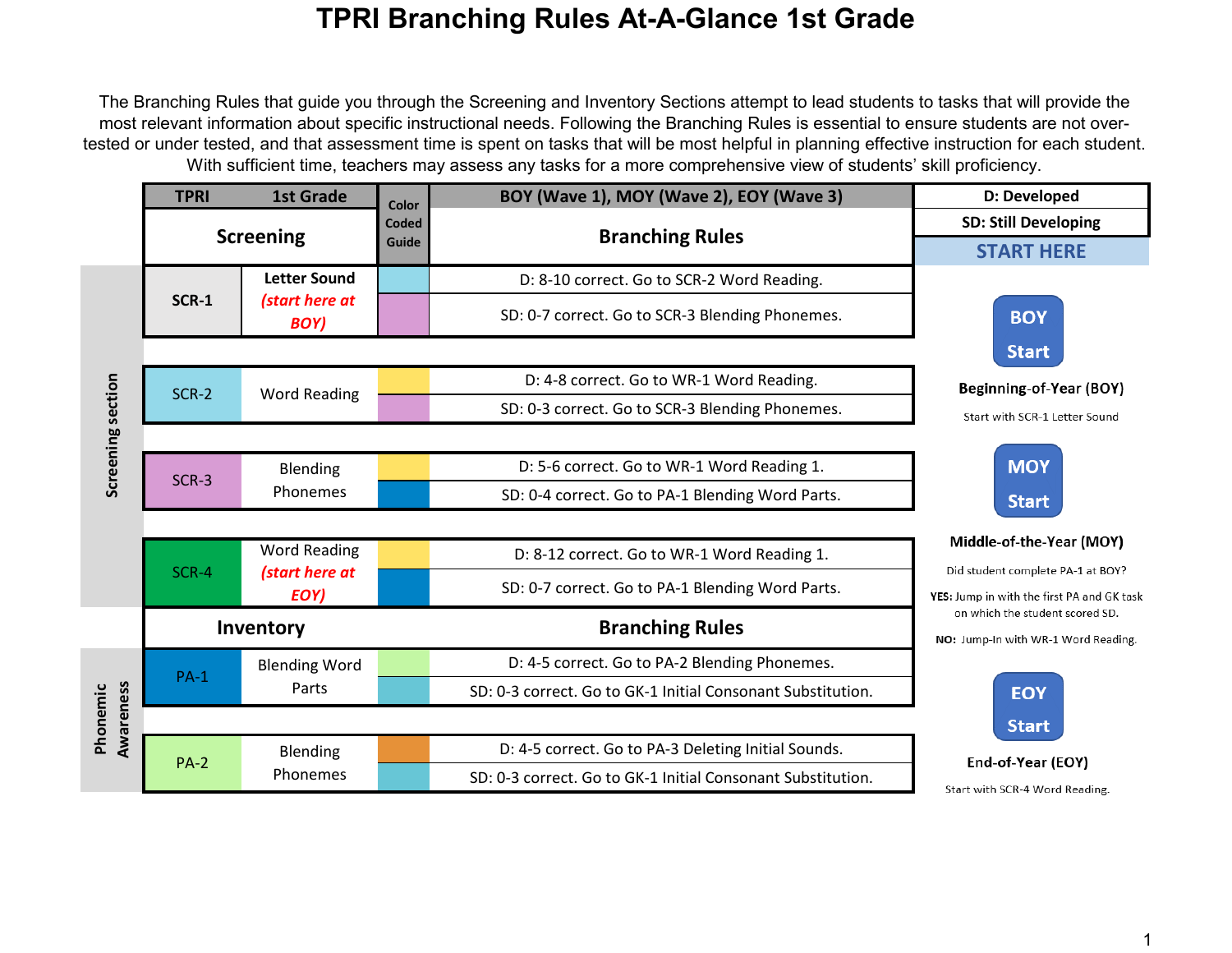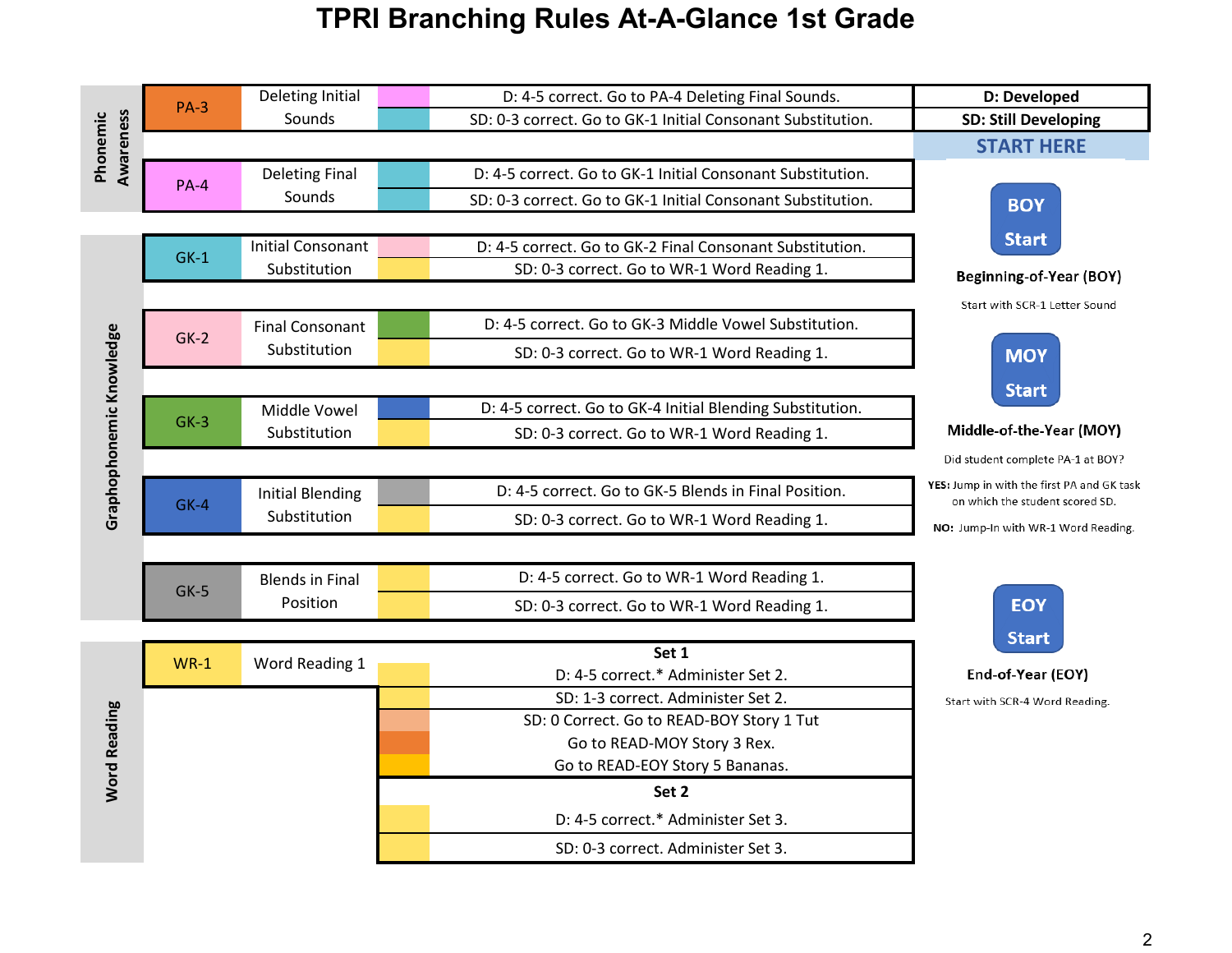**Word Reading** 

| Set 3                                                                                                          | D: Developed                                             |
|----------------------------------------------------------------------------------------------------------------|----------------------------------------------------------|
| D: 4-5 correct.* Administer Set 4.                                                                             | <b>SD: Still Developing</b>                              |
| SD: 0-3 correct. Administer Set 4.                                                                             | <b>START HERE</b>                                        |
| Set 4                                                                                                          |                                                          |
| D: 4-5 correct.* Go to READ-BOY Story 1 Tut.<br>Go to READ-MOY Story 3 Rex.<br>Go to READ-EOY Story 5 Bananas. | <b>BOY</b><br><b>Start</b>                               |
| SD: 0-3 correct. Go to READ-BOY Story 1 Tut.<br>Go to READ-MOY Story 3 Rex.<br>Go to READ-EOY Story 5 Bananas. | Beginning-of-Year (BOY)<br>Start with SCR-1 Letter Sound |
| * Once the student scores D on a set, that set no longer needs to be<br>administered at MOY or EOY.            | <b>MOY</b><br><b>Start</b>                               |